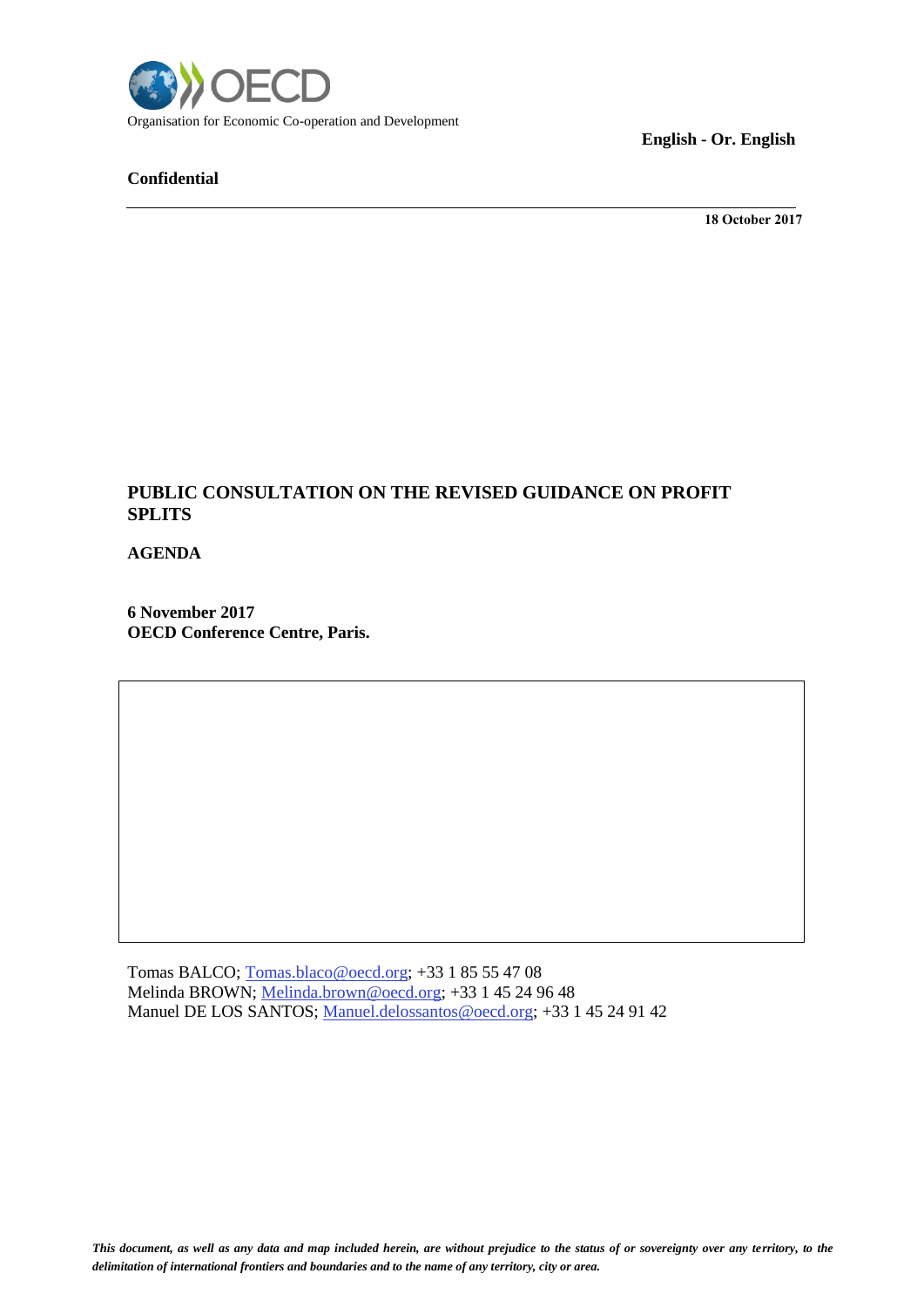| MONDAY 6 NOVEMBER 2017 |                                                                                                                                                                                                                                                                                                                                               |  |
|------------------------|-----------------------------------------------------------------------------------------------------------------------------------------------------------------------------------------------------------------------------------------------------------------------------------------------------------------------------------------------|--|
| $9:00 - 9:30$          | <b>REGISTRATION</b>                                                                                                                                                                                                                                                                                                                           |  |
| $09:30 - 10:00$        | I. REVISED GUIDANCE ON PROFIT SPLITS: GENERAL SCOPE, DIRECTION, OBJECTIVES                                                                                                                                                                                                                                                                    |  |
|                        | [Introduction by a member of Working Party No. 6]                                                                                                                                                                                                                                                                                             |  |
|                        | Speakers: [TBD]                                                                                                                                                                                                                                                                                                                               |  |
| $10:00 - 11:00$        | II. SELECTION OF THE TPSM AS THE MOST APPROPRIATE METHOD, UNIQUE AND VALUABLE CONTRIBUTIONS                                                                                                                                                                                                                                                   |  |
|                        | This session will address the issues raised regarding the criteria for the selection of the TPSM as the most appropriate method,<br>with a focus on unique and valuable contributions                                                                                                                                                         |  |
|                        | [Introduction by a member of Working Party No. 6]                                                                                                                                                                                                                                                                                             |  |
|                        | Speakers: [TBD]                                                                                                                                                                                                                                                                                                                               |  |
|                        | Open Discussion                                                                                                                                                                                                                                                                                                                               |  |
| $11:00 - 11:30$        | <b>REFRESHMENT BREAK</b>                                                                                                                                                                                                                                                                                                                      |  |
| 11:30 - 12:15          | III. INTEGRATION                                                                                                                                                                                                                                                                                                                              |  |
|                        | This session will address the issues raised regarding the integration of business and its relevance to the TPSM                                                                                                                                                                                                                               |  |
|                        | [Introduction by a member of Working Party No. 6]                                                                                                                                                                                                                                                                                             |  |
|                        | Speakers: [TBD]                                                                                                                                                                                                                                                                                                                               |  |
|                        | Open Discussion                                                                                                                                                                                                                                                                                                                               |  |
| $12:15 - 13:00$        | IV. INTERACTION WITH THE GUIDANCE IN CHAPTER I AND RISK SHARING                                                                                                                                                                                                                                                                               |  |
|                        | This session will address the issues raised regarding the interaction between the additional guidance on profit splits and the<br>guidance provided in Chapter I of the TPG and the relevance of risk sharing (particularly, the shared assumption of economically<br>significant risks and the separate assumption of closely related risks) |  |
|                        | [Introduction by a member of Working Party No. 6]                                                                                                                                                                                                                                                                                             |  |
|                        | Speakers: [TBD]                                                                                                                                                                                                                                                                                                                               |  |
|                        | Open Discussion                                                                                                                                                                                                                                                                                                                               |  |
| 13:00 - 14:15          | <b>LUNCH</b>                                                                                                                                                                                                                                                                                                                                  |  |
| 14:15 - 15:15          | V. SPLITS OF ACTUAL AND ANTICIPATED PROFITS, PROFITS TO BE SPLIT                                                                                                                                                                                                                                                                              |  |
|                        |                                                                                                                                                                                                                                                                                                                                               |  |
|                        | This session will address the issues raised regarding the factors which should be taken into account in determining whether a profit<br>split of anticipated profits or a profit split of actual profits should be used and the selection of the profits to be split                                                                          |  |
|                        | [Introduction by a member of Working Party No. 6]                                                                                                                                                                                                                                                                                             |  |

## **AGENDA – PUBLIC CONSULTATION ON PROFIT SPLITS**